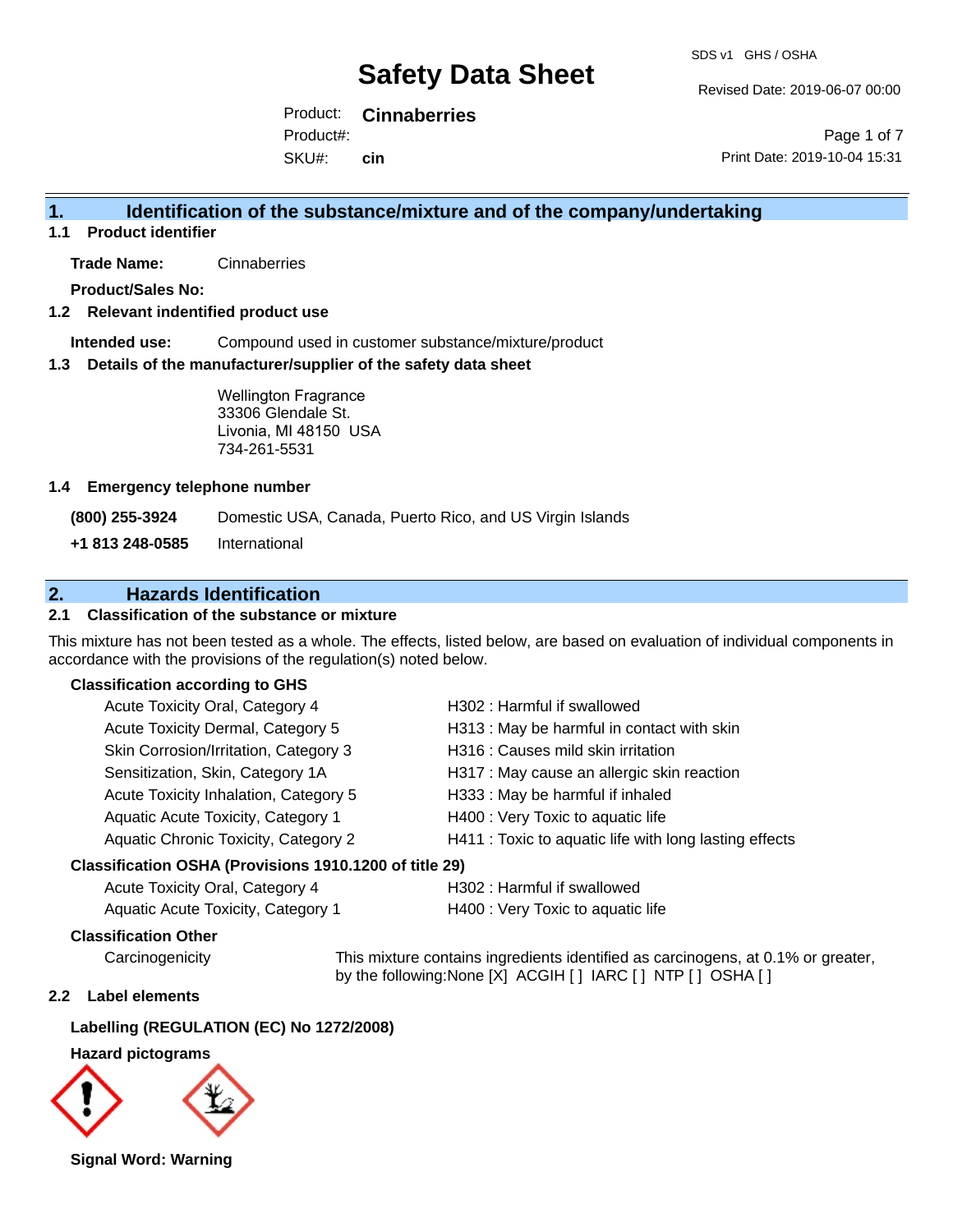Revised Date: 2019-06-07 00:00

### Product: **Cinnaberries**

SKU#: Product#: **cin**

Page 2 of 7 Print Date: 2019-10-04 15:31

| <b>Hazard statments</b>         |                                                                                          |
|---------------------------------|------------------------------------------------------------------------------------------|
| H302                            | Harmful if swallowed                                                                     |
| H313                            | May be harmful in contact with skin                                                      |
| H <sub>316</sub>                | Causes mild skin irritation                                                              |
| H317                            | May cause an allergic skin reaction                                                      |
| H333                            | May be harmful if inhaled                                                                |
| H400                            | Very Toxic to aquatic life                                                               |
| H411                            | Toxic to aquatic life with long lasting effects                                          |
| <b>Precautionary Statements</b> |                                                                                          |
| <b>Prevention:</b>              |                                                                                          |
| P <sub>264</sub>                | Wash hands thoroughly after handling                                                     |
| P <sub>270</sub>                | Do not eat, drink or smoke when using this product                                       |
| P272                            | Contaminated work clothing should not be allowed out of the workplace                    |
| P <sub>273</sub>                | Avoid release to the environment                                                         |
| <b>Response:</b>                |                                                                                          |
| $P301 + P312 + P330$            | IF SWALLOWED: Call a POISON CENTER or doctor/physician if you feel unwell Rinse<br>mouth |
| $P302 + P352$                   | IF ON SKIN: Wash with soap and water                                                     |
| $P304 + P312$                   | IF INHALED: Call a POISON CENTER or doctor/physician if you feel unwell                  |
| $P333 + P313$                   | If skin irritation or a rash occurs: Get medical advice/attention                        |
| P363                            | Wash contaminated clothing before reuse                                                  |
| P391                            | <b>Collect Spillage</b>                                                                  |
| 2.3<br><b>Other Hazards</b>     |                                                                                          |

**no data available**

# **3. Composition/Information on Ingredients**

#### **3.1 Mixtures**

This product is a complex mixture of ingredients, which contains among others the following substance(s), presenting a health or environmental hazard within the meaning of the UN Globally Harmonized System of Classification and Labeling of Chemicals (GHS):

| CAS#<br>Ingredient                  | EC#             | Conc.<br>Range | <b>GHS Classification</b>          |
|-------------------------------------|-----------------|----------------|------------------------------------|
| 120-51-4<br><b>Benzyl Benzoate</b>  | $204 - 402 - 9$ | $40 - 50%$     | H302; H313; H400; H411             |
| $104 - 55 - 2$<br>Cinnamal          | 203-213-9       | $5 - 10 \%$    | H303; H312; H315; H317; H319; H401 |
| $91 - 64 - 5$<br>Coumarin           | 202-086-7       | $2 - 5%$       | H302; H317; H402                   |
| $87 - 44 - 5$<br>beta-Caryophyllene | 201-746-1       | $1 - 2\%$      | H304: H317: H413                   |
| $97 - 53 - 0$<br>Eugenol            | 202-589-1       | $1 - 2%$       | H303; H316; H317; H319; H401       |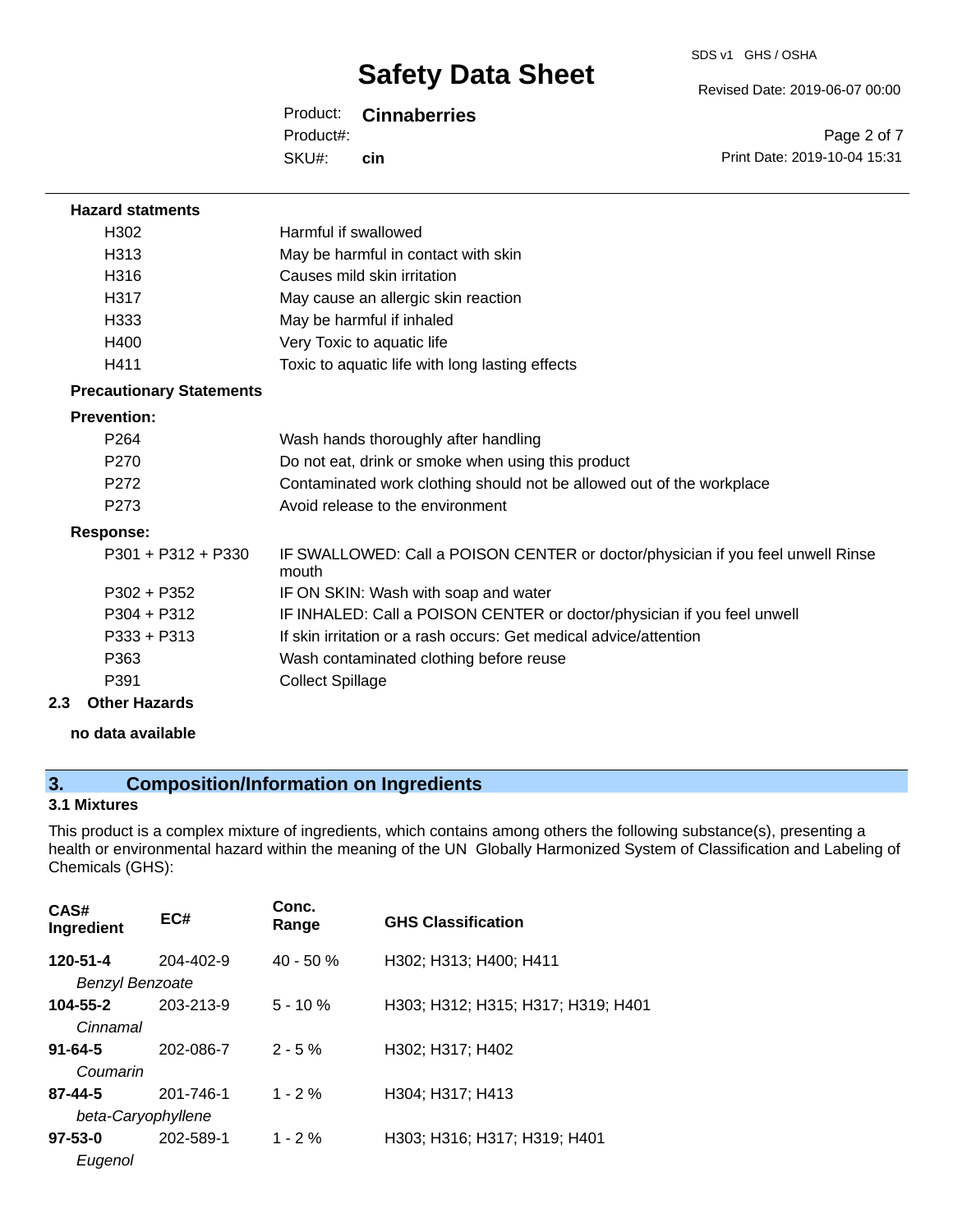Revised Date: 2019-06-07 00:00

### Product: **Cinnaberries**

Product#:

SKU#: **cin**

#### Page 3 of 7 Print Date: 2019-10-04 15:31

| CAS#<br>Ingredient | EC#                                                      | Conc.<br>Range | <b>GHS Classification</b>                                                   |
|--------------------|----------------------------------------------------------|----------------|-----------------------------------------------------------------------------|
| 77-83-8            | 201-061-8                                                | $1 - 2\%$      | H317; H401; H411                                                            |
|                    | Ethyl Methylphenylglycidate                              |                |                                                                             |
| 5989-27-5          | 227-813-5                                                | $1 - 2\%$      | H226; H304; H315; H317; H400; H410                                          |
| Limonene           |                                                          |                |                                                                             |
| 5471-51-2          | 226-806-4                                                | $1 - 2\%$      | H402                                                                        |
| Raspberry Ketone   |                                                          |                |                                                                             |
| 57378-68-4         | 260-709-8                                                | $0.1 - 1.0 \%$ | H302; H315; H317; H318; H400; H410                                          |
|                    |                                                          |                | delta-1-(2,6,6-Trimethyl-3-cyclohexen-1-yl)-2-buten-1-one (delta-Damascone) |
|                    | See Section 16 for full text of GHS classification codes |                |                                                                             |

See Section 16 for full text of GHS classification codes which where not shown in section 2

Total Hydrocarbon Content (%  $w/w$ ) = 2.56

# **4. First Aid Measures 4.1 Description of first aid measures Inhalation:** Remove from exposure site to fresh air and keep at rest. Obtain medical advice. **Eye Exposure:** Flush immediately with water for at least 15 minutes. Contact physician if symptoms persist. Skin Exposure: **Remove contaminated clothes.** Wash thoroughly with water (and soap). Contact physician if symptoms persist. **Ingestion: Rinse mouth with water and obtain medical advice. Rinse mouth with water and obtain medical advice. 4.2 Most important symptoms and effects, both acute and delayed Symptoms:** no data available **Risks:** Risks: Refer to Section 2.2 "Hazard Statements" **4.3 Indication of any immediate medical attention and special treatment needed** Treatment: Treatment: Treatment: Refer to Section 2.2 "Response" **5. Fire-Fighting measures 5.1 Extinguishing media Suitable:** Carbon dioxide (CO2), Dry chemical, Foam **Unsuitable** Do not use a direct water jet on burning material **5.2 Special hazards arising from the substance or mixture During fire fighting:** Water may be ineffective **5.3 Advice for firefighters Further information:** Standard procedure for chemical fires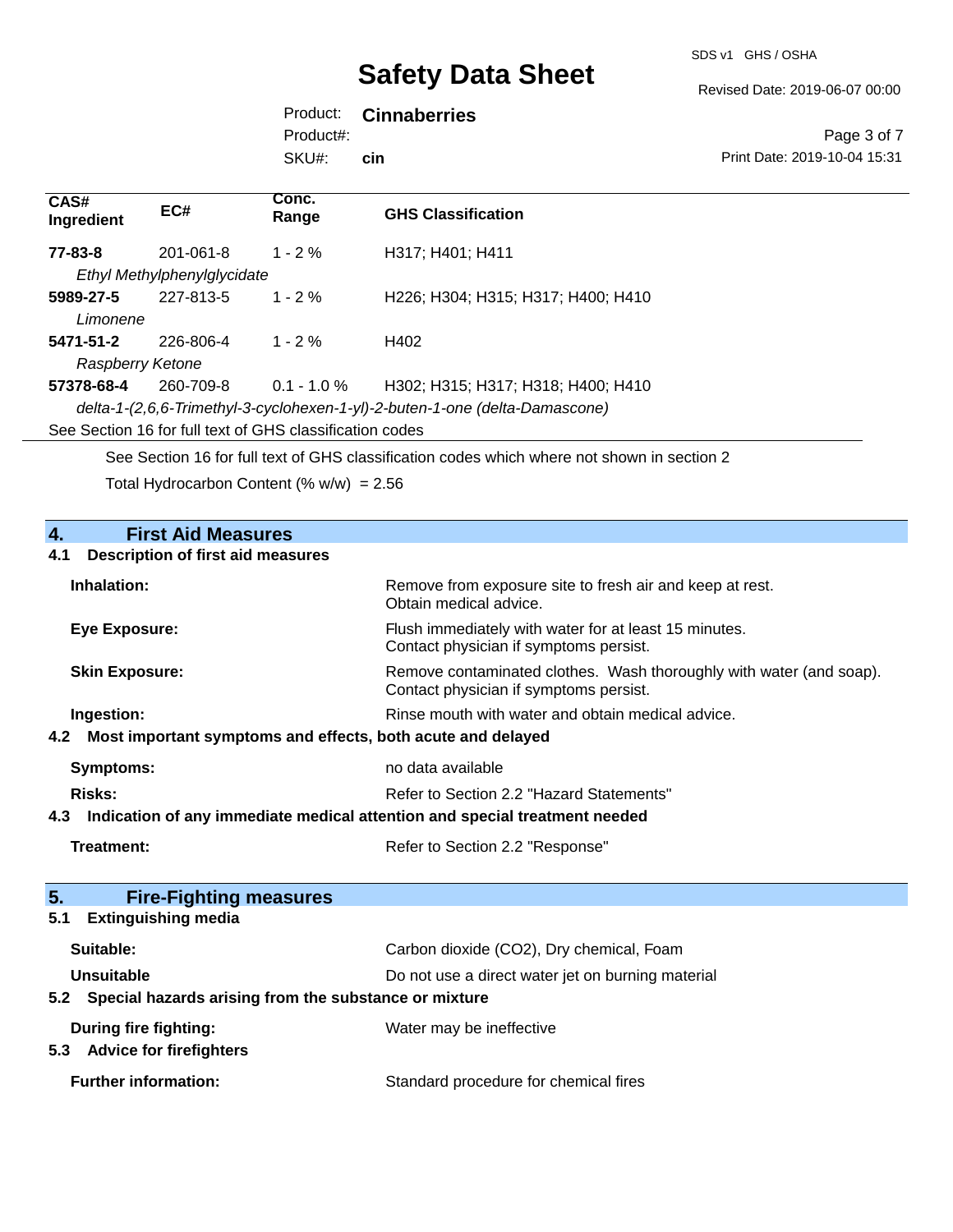Revised Date: 2019-06-07 00:00

Product: **Cinnaberries** SKU#: Product#: **cin**

Page 4 of 7 Print Date: 2019-10-04 15:31

#### **6. Accidental Release Measures**

#### **6.1 Personal precautions, protective equipment and emergency procedures**

Avoid inhalation and contact with skin and eyes. A self-contained breathing apparatus is recommended in case of a major spill.

#### **6.2 Environmental precautions**

Keep away from drains, soil, and surface and groundwater.

#### **6.3 Methods and materials for containment and cleaning up**

Clean up spillage promptly. Remove ignition sources. Provide adequate ventilation. Avoid excessive inhalation of vapors. Gross spillages should be contained by use of sand or inert powder and disposed of according to the local regulations.

#### **6.4 Reference to other sections**

Not Applicable

#### **7. Handling and Storage**

#### **7.1 Precautions for safe handling**

Apply according to good manufacturing and industrial hygiene practices with proper ventilation. Do not drink, eat or smoke while handling. Respect good personal hygiene.

#### **7.2 Conditions for safe storage, including any incompatibilities**

Store in a cool, dry and ventilated area away from heat sources and protected from light in tightly closed original container. Avoid uncoated metal container. Keep air contact to a minimum.

#### **7.3 Specific end uses**

No information available

#### **8. Exposure Controls/Personal Protection**

#### **8.1 Control parameters**

| <b>Exposure Limits:</b> |  | Contains no substances with occupational exposure limit values. |  |  |  |
|-------------------------|--|-----------------------------------------------------------------|--|--|--|
|-------------------------|--|-----------------------------------------------------------------|--|--|--|

**Engineering Controls:** Use local exhaust as needed.

#### **8.2 Exposure controls - Personal protective equipment**

| Eye protection:                | Tightly sealed goggles, face shield, or safety glasses with brow guards and side shields, etc.<br>as may be appropriate for the exposure |
|--------------------------------|------------------------------------------------------------------------------------------------------------------------------------------|
| <b>Respiratory protection:</b> | Avoid excessive inhalation of concentrated vapors. Apply local ventilation where appropriate.                                            |
| <b>Skin protection:</b>        | Avoid Skin contact. Use chemically resistant gloves as needed.                                                                           |

#### **9. Physical and Chemical Properties**

#### **9.1 Information on basic physical and chemical properties**

| Appearance:            | Liquid                          |
|------------------------|---------------------------------|
| Odor:                  | Conforms to Standard            |
| Color:                 | Yellow Tint (G1) to Yellow (G4) |
| Viscosity:             | Liquid                          |
| <b>Freezing Point:</b> | Not determined                  |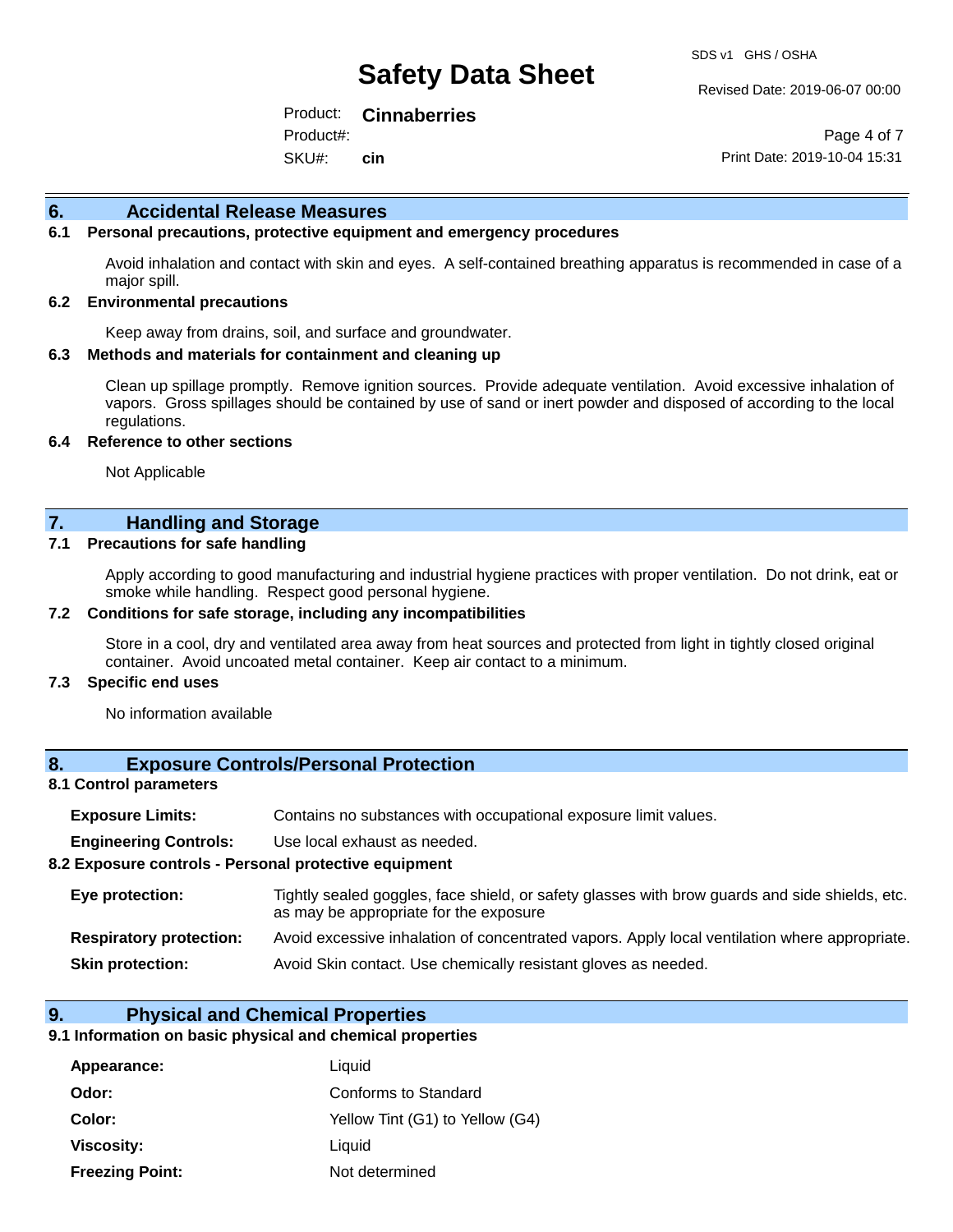Revised Date: 2019-06-07 00:00

|           | Product: Cinnaberries |
|-----------|-----------------------|
| Product#: |                       |
| SKU#:     | cin                   |

Page 5 of 7 Print Date: 2019-10-04 15:31

| <b>Boiling Point:</b>        | Not determined     |
|------------------------------|--------------------|
| <b>Melting Point:</b>        | Not determined     |
| <b>Flashpoint (CCCFP):</b>   | $>200$ F (93.33 C) |
| <b>Auto flammability:</b>    | Not determined     |
| <b>Explosive Properties:</b> | None Expected      |
| <b>Oxidizing properties:</b> | None Expected      |
| Vapor Pressure (mmHg@20 C):  | 0.0958             |
| %VOC:                        | 0.10               |
| Specific Gravity @ 25 C:     | 1.0300             |
| Density @ 25 C:              | 1.0270             |
| Refractive Index @ 20 C:     | 1.5300             |
| Soluble in:                  | Oil                |

# **10. Stability and Reactivity**

| <b>10.1 Reactivity</b>                  | None                                               |
|-----------------------------------------|----------------------------------------------------|
| <b>10.2 Chemical stability</b>          | Stable                                             |
| 10.3 Possibility of hazardous reactions | None known                                         |
| <b>10.4 Conditions to avoid</b>         | None known                                         |
| 10.5 Incompatible materials             | Strong oxidizing agents, strong acids, and alkalis |
| 10.6 Hazardous decomposition products   | None known                                         |

# **11. Toxicological Information**

### **11.1 Toxicological Effects**

Acute Toxicity Estimates (ATEs) based on the individual Ingredient Toxicity Data utilizing the "Additivity Formula"

| Acute toxicity - Oral - (Rat) mg/kg                | (LD50: 1999.2104) Harmful if swallowed                   |
|----------------------------------------------------|----------------------------------------------------------|
| Acute toxicity - Dermal - (Rabbit) mg/kg           | (LD50: 2823.1218) May be harmful in contact with skin    |
| Acute toxicity - Inhalation - (Rat) mg/L/4hr       | (LD50: 42.0022) May be harmful if inhaled                |
| <b>Skin corrosion / irritation</b>                 | May be harmful if inhaled                                |
| Serious eye damage / irritation                    | Not classified - the classification criteria are not met |
| <b>Respiratory sensitization</b>                   | Not classified - the classification criteria are not met |
| <b>Skin sensitization</b>                          | May cause an allergic skin reaction                      |
| <b>Germ cell mutagenicity</b>                      | Not classified - the classification criteria are not met |
| Carcinogenicity                                    | Not classified - the classification criteria are not met |
| <b>Reproductive toxicity</b>                       | Not classified - the classification criteria are not met |
| Specific target organ toxicity - single exposure   | Not classified - the classification criteria are not met |
| Specific target organ toxicity - repeated exposure | Not classified - the classification criteria are not met |
| <b>Aspiration hazard</b>                           | Not classified - the classification criteria are not met |
|                                                    |                                                          |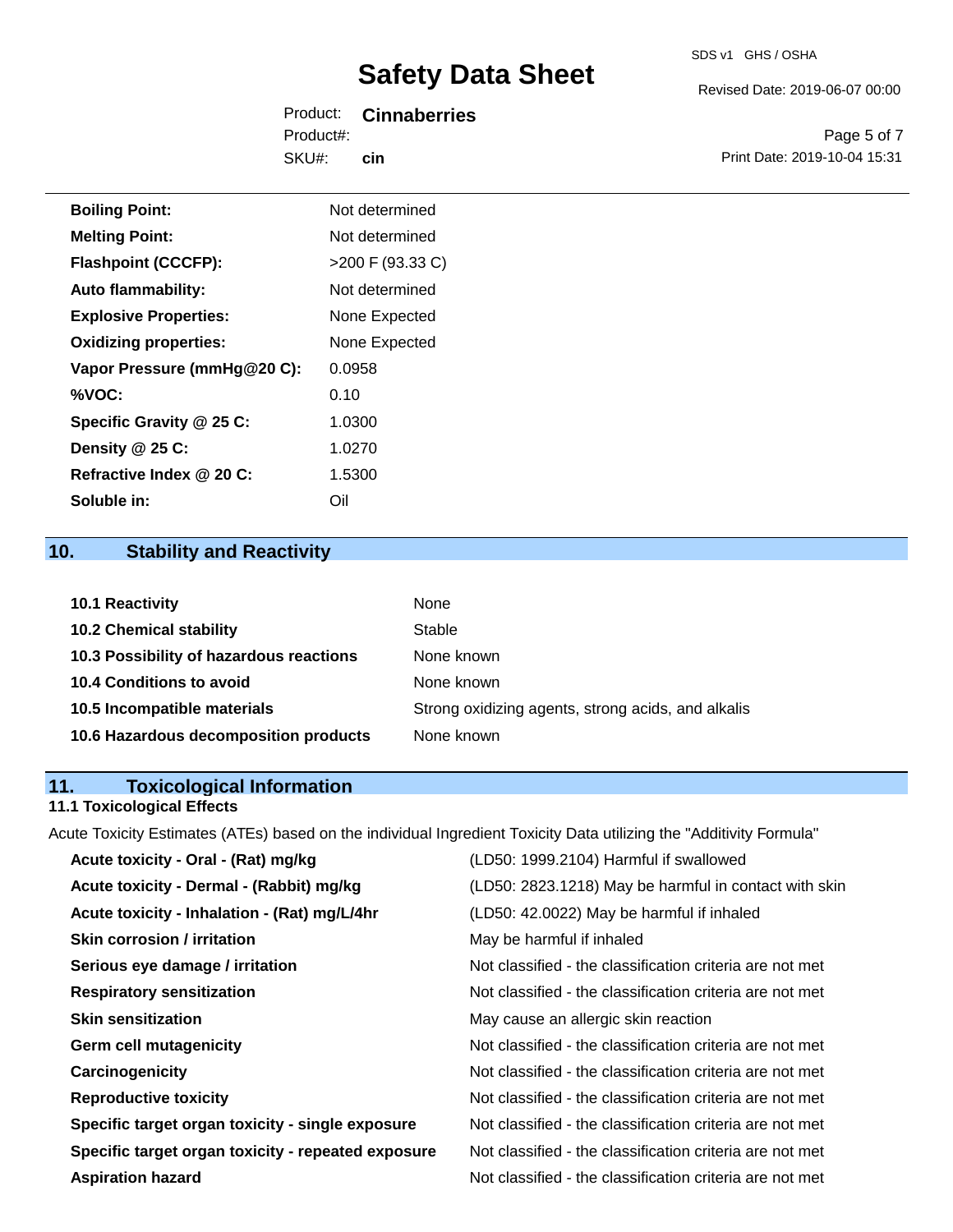Revised Date: 2019-06-07 00:00

Product: **Cinnaberries** SKU#: Product#: **cin**

Page 6 of 7 Print Date: 2019-10-04 15:31

## **12. Ecological Information**

**12.1 Toxicity**

| <b>Acute acquatic toxicity</b>     | Very Toxic to aquatic life                      |
|------------------------------------|-------------------------------------------------|
| <b>Chronic acquatic toxicity</b>   | Toxic to aquatic life with long lasting effects |
| <b>Toxicity Data on soil</b>       | no data available                               |
| <b>Toxicity on other organisms</b> | no data available                               |
|                                    |                                                 |
| 12.2 Persistence and degradability | no data available                               |
| 12.3 Bioaccumulative potential     | no data available                               |
| 12.4 Mobility in soil              | no data available                               |
| 12.5 Other adverse effects         | no data available                               |

**13. Disposal Conditions** 

#### **13.1 Waste treatment methods**

Do not allow product to reach sewage systems. Dispose of in accordance with all local and national regulations. Send to a licensed waste management company.The product should not be allowed to enter drains, water courses or the soil. Do not contaminate ponds, waterways or ditches with chemical or used container.

### **14. Transport Information**

| <b>Marine Pollutant</b>                                       | Yes. Ingredient of greatest environmental impact:<br>120-51-4 : (40 - 50 %) : Benzyl Benzoate |                                     |                   |                 |               |  |
|---------------------------------------------------------------|-----------------------------------------------------------------------------------------------|-------------------------------------|-------------------|-----------------|---------------|--|
| <b>Regulator</b>                                              |                                                                                               | <b>Class</b>                        | <b>Pack Group</b> | <b>Sub Risk</b> | UN-nr.        |  |
| U.S. DOT (Non-Bulk)                                           |                                                                                               | Not Regulated - Not Dangerous Goods |                   |                 |               |  |
| <b>Chemicals NOI</b>                                          |                                                                                               |                                     |                   |                 |               |  |
| <b>ADR/RID (International Road/Rail)</b>                      |                                                                                               |                                     |                   |                 |               |  |
| <b>Environmentally Hazardous</b><br>Substance, Liquid, n.o.s. |                                                                                               | 9                                   | $\mathbf{III}$    |                 | <b>UN3082</b> |  |
| <b>IATA (Air Cargo)</b>                                       |                                                                                               |                                     |                   |                 |               |  |
| <b>Environmentally Hazardous</b><br>Substance, Liquid, n.o.s. |                                                                                               | 9                                   | $\mathbf{III}$    |                 | <b>UN3082</b> |  |
| <b>IMDG (Sea)</b>                                             |                                                                                               |                                     |                   |                 |               |  |
| <b>Environmentally Hazardous</b><br>Substance, Liquid, n.o.s. |                                                                                               | 9                                   | $\mathbf{III}$    |                 | UN3082        |  |

### **15. Regulatory Information**

#### **U.S. Federal Regulations**

**TSCA (Toxic Substance Control Act)** All components of the substance/mixture are listed or exempt

**40 CFR(EPCRA, SARA, CERCLA and CAA)** This product contains NO components of concern.

**U.S. State Regulations**